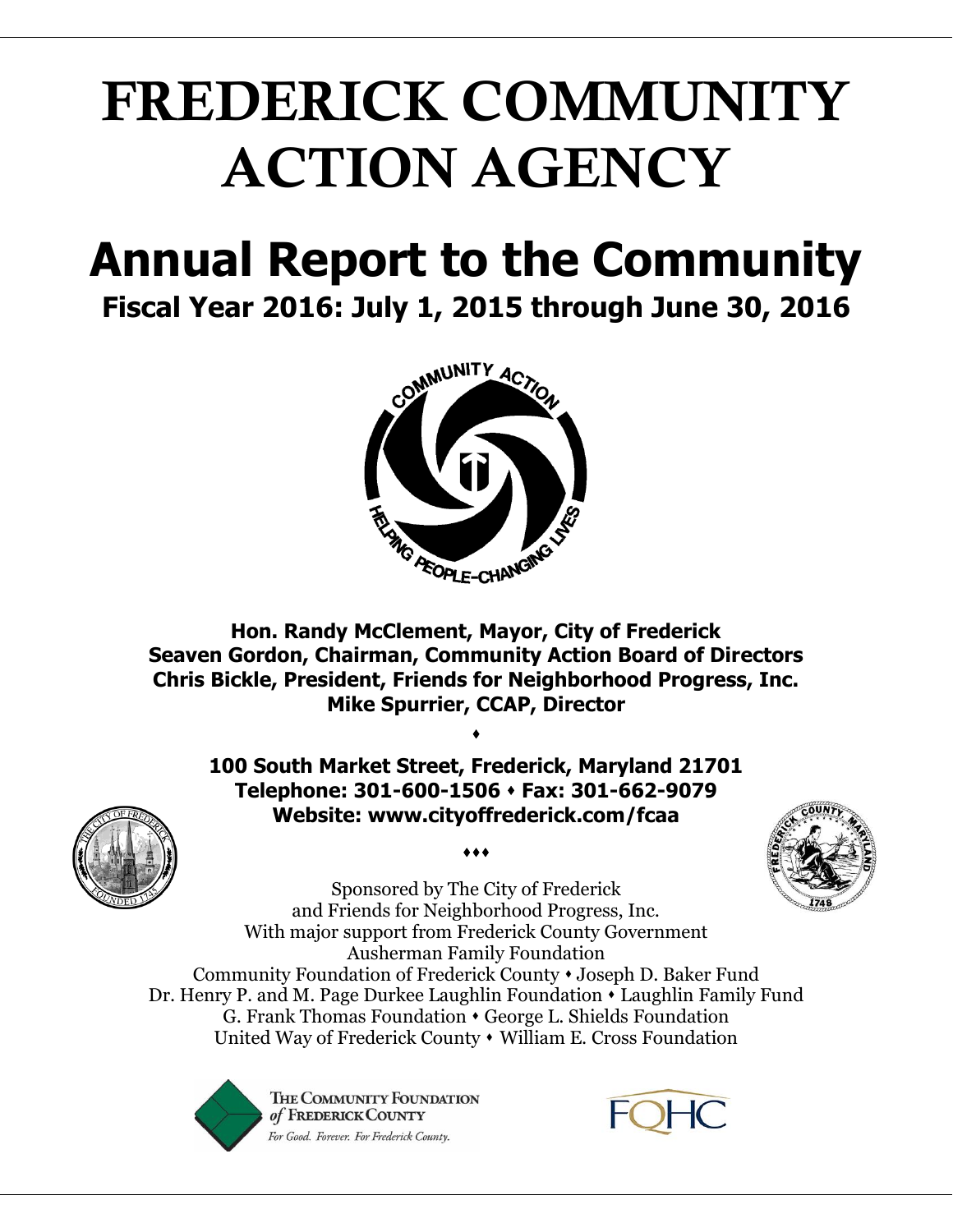### FREDERICK COMMUNITY ACTION AGENCY

Through a wide array of programs and services, the Frederick Community Action Agency (FCAA) provides food, shelter, medical care, housing, and other forms of assistance to families and individuals that are low-income or homeless. Started in 1968, the FCAA is sponsored by the City of Frederick and Friends for Neighborhood Progress, Inc. During fiscal year 2016, the FCAA served 12,323 different clients (adults and children). Specific program statistics are described below:

#### **Food and Nutrition Programs**

**Frederick Soup Kitchen:** Started in 1983, the Frederick Soup Kitchen is staffed by a paid cook and over 250 volunteers who serve a free evening meal to anyone in need, seven days a week. The Frederick Soup Kitchen served a total of 26,439 nutritious meals during FY 2016.

**Frederick Foodbank:** Approximately 700 to 800 households use the Frederick Foodbank each month. The Foodbank is staffed by 50 volunteers and provides a three- to five-day supply of food to families and individuals that are experiencing an economic crisis. During FY 2016, the Frederick Foodbank provided food to 2,933 needy families. In addition, over 1,000 turkeys and other food items were distributed to needy families for the Thanksgiving holiday.

**Summer Food Service Program:** Funded by the USDA, the Summer Food Service Program provides a free lunchtime meal to children age 18 and younger, especially children who receive free or reducedprice meals during the school year. The FCAA serves nutritious meals Monday through Friday during June, July, and August. A total of 16,232 meals were served during the summer of 2015 and a total of 15,063 meals were served at eleven (11) feeding sites during the summer of 2016.

**Backpack Program:** Through a partnership with Hillcrest Elementary School and West Frederick Middle School, FCAA staff members and volunteers fill 250 backpacks with nutritious food items each week during the school year and school staff distribute the backpacks to needy children that are at-risk of hunger and malnutrition. The backpacks are filled with food items that children can easily prepare and eat over the weekend when school meals are not available.

**After-School Dinner Program:** During FY 2016, FCAA staff members prepared and delivered 3,215 nutritious meals for an After-School Dinner Program operated by the Police Activities League (PAL). The cost of the food items is reimbursed by the U.S. Department of Agriculture.

#### **Housing Counseling and Weatherization Programs**

**HUD-Approved Housing Counseling Agency:** The FCAA is a HUD-Approved Housing Counseling Agency and provides pre-purchase, default, and reverse mortgage counseling as well as homebuyer education classes for first-time homebuyers. FCAA housing counselors assisted a total of 919 households during federal fiscal year 2015 including 481 families facing mortgage defaults and 382 families that received pre-purchase counseling and homebuyer education.

**Weatherization Assistance Program:** The Weatherization Assistance Program provides home weatherization services for income-eligible households living throughout Frederick County. A total of 118 housing units were weatherized during FY 2016, twenty-seven (27) inefficient or dangerous HVAC systems were replaced, 12 inefficient refrigerators or freezers were replaced, and an additional 84 weatherization jobs are in progress.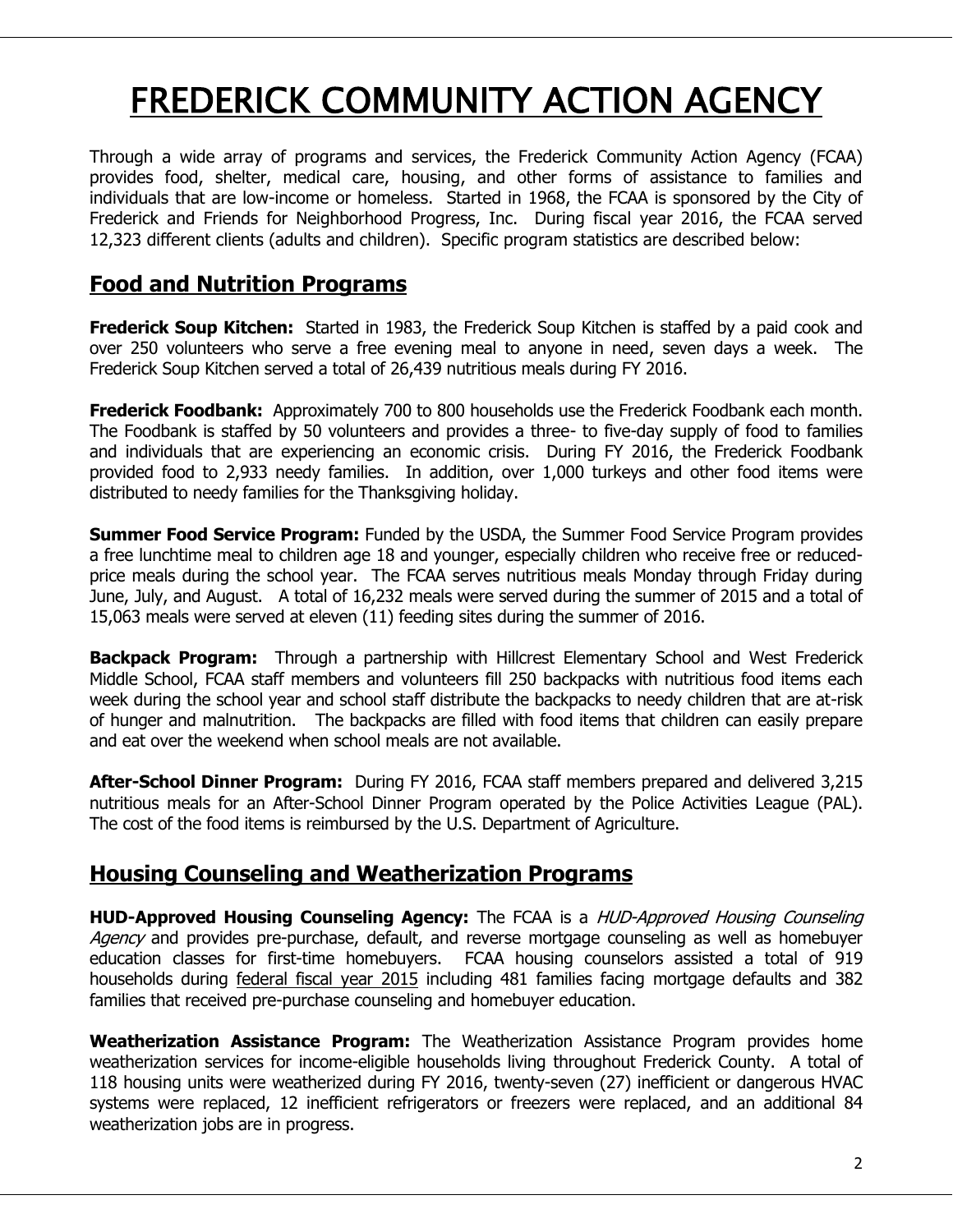#### **Outreach and Transportation Programs**

**Outreach Services:** FCAA outreach workers and other staff perform outreach to local shelters, streets, woods, and other areas where homeless people can be found; a total of 10,180 encounters (client contacts) with 2,799 different homeless or lower-income clients occurred during FY 2016.

**Transportation Services:** On weekdays, the FCAA operates a free van run that transports people to a variety of health and human service agencies located around Frederick City; 1,355 client transports were performed during FY 2016.

#### **Homeless Service Programs**

**PATH Project:** The federally funded PATH Project provides case management services to people who are homeless and have a serious mental health problem. Initiated in 1992, PATH Project staff work closely with local therapists and psychiatrists to ensure adequate access to mental health treatment services for homeless people. A total of 433 homeless clients received PATH services during FY 2016.

**SOAR Program:** The SSI/SSDI Outreach, Assessment and Recovery (SOAR) Program helps people that are homeless to apply for disability benefits available through the Social Security Administration. In addition, the SOAR case manager assists people with obtaining necessary documents, such as birth certificates and photo identification cards, needed to apply for benefits. During FY 2016, a total of 12 homeless adults applied for disability benefits through the SOAR Program and 10 were approved.

**Transitional Shelter:** The Frederick Transitional Shelter is a 31-bed shelter that was built by the City of Frederick and is operated by the FCAA. The shelter provides transitional housing and a wide range of supportive services for homeless families and physically disabled adults. The Transitional Shelter provided 13,020 bednights (one person in one bed for one night) of shelter to 119 different persons (adults and children) during FY 2016.

**Transitional Apartments:** The Transitional Apartments provide long-term transitional housing and supportive services for homeless families. Families residing in the Transitional Apartments must first be admitted to and stabilized at the Transitional Shelter. The Transitional Apartments provided 4,759 bednights of shelter to 17 different persons (adults and children) during FY 2016.

**Housing First Program:** The Housing First Program provides subsidized permanent housing to people who need it the most – chronically homeless, disabled individuals that are literally living on the streets of Frederick. With funding from HUD and other sources, the FCAA has established 18 scattered-site Housing First units that currently house 22 formerly homeless adults (two apartments are two-bedroom shared units and two couples are enrolled in the program); supportive services like case management, health care, and transportation are provided by FCAA staff.

**Green Jobs Program:** The Green Jobs Program is a supportive employment program that aims to help homeless and chronically homeless individuals return to the workforce by offering case management, transitional shelter, and supportive employment. During FY 2016, a total of five (5) individuals were employed part-time to perform beautification projects in downtown Frederick.

#### ♦

"The moral test of a government is how that government treats those who are in the dawn of life – the children; the twilight of life – the elderly; and the shadows of life – the sick, the needy, and the handicapped." 
Hubert H. Humphrey ~ November 1, 1977